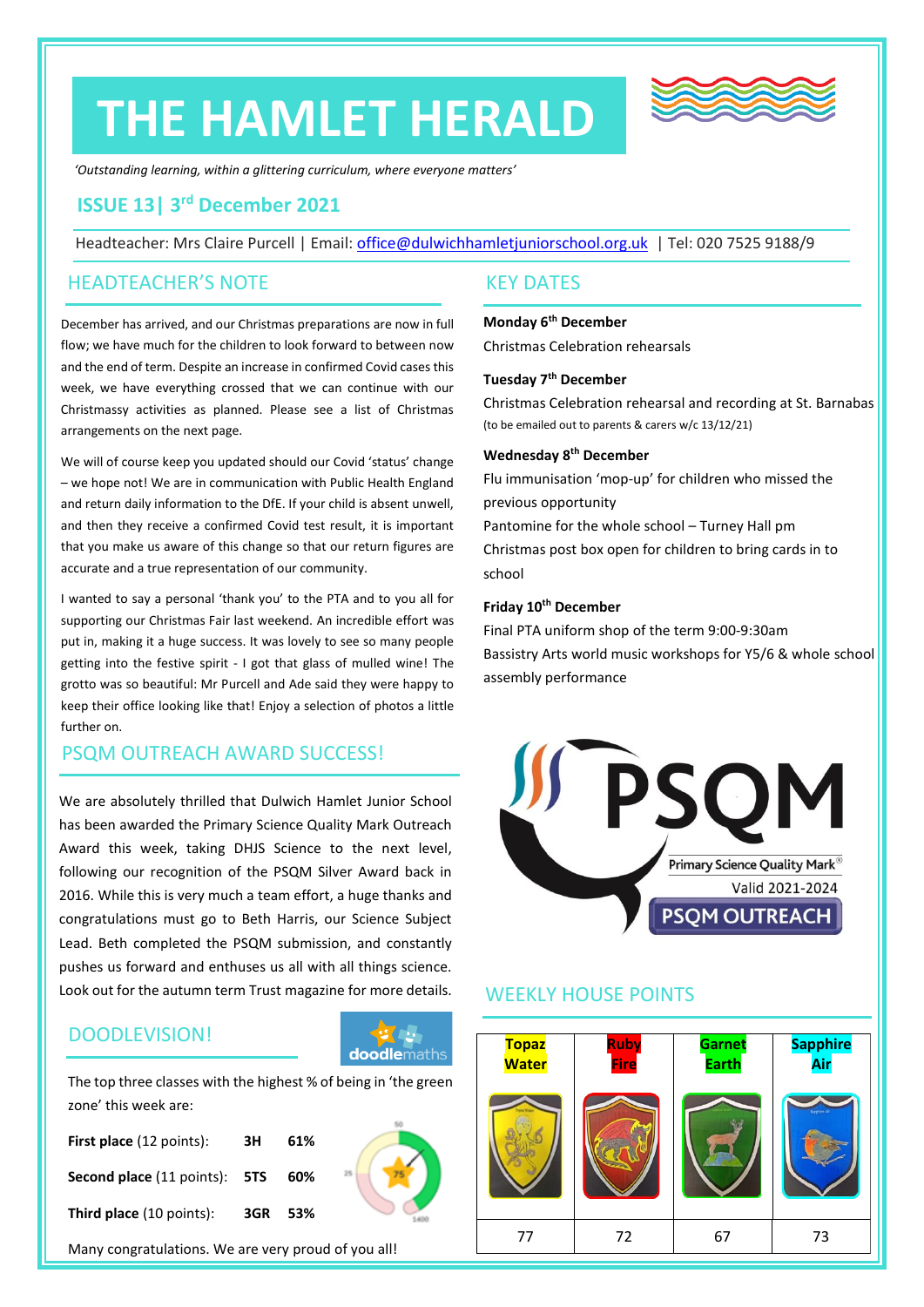This year, as in previous years, Dulwich Hamlet are proud to be collecting Christmas **food bags** for the local community and will be giving our donations to the Norwood and Brixton Foodbank. The foodbank has asked for cloth bags or strong carrier bags as these are easy to carry and serve a dual purpose. The cloth bags can be plain or decorated perhaps with a Christmas theme. If you would like to send in a donation, we have included a suggested list of the things that are most needed at this time of year below.

We will be discussing the need for these items in a whole school assembly and the children are aware that there are children and families less fortunate than themselves.

Please send all food bags into school from Monday 13th December until first thing on Wednesday 15<sup>th</sup> December. The bags will be collected mid-morning on that day. We kindly request not bringing bags in to school before this date as we do not have the space to store them.

- Longlife sponge puddings
- Longlife cakes must last into January or beyond
- UHT custard cans, cartons, packets
- Tins rice pudding
- Jellies and instant whips
- Small cartons fruit juice
- Hot chocolate jars or sachets
- Breakfast bars or similar
- Small jars jam, chocolate spread, honey
- Small packets of sweets or chocolate
- Tins corned beef/ham (these are so popular and the foodbank never have enough)
- Tins evaporated milk
- Small tins of nice tinned fruit things like raspberries, strawberries, apricots are popular
- Children's toiletries for all ages so from Peppa Pig to things like Lynx for young teens
- Flannels
- Toothbrushes
- Toothpaste
- Shower Gel
- Shampoo

Thank you in advance

• Christmas Cracker



# SCHOOL/TRUST POLICIES

Our half-termly reminder that there are a wealth of school policies and reports available for you to view on our website. If you would like a paper copy of any of our policies or reports, please contact the school office who will be able to provide you with this:

[office@dulwichhamletjuniorschool.org.uk](mailto:office@dulwichhamletjuniorschool.org.uk)

#### CHRISTMAS FOOD BAGS CHRISTMAS ARRANGEMENTS

As we go into the last two weeks of term, here are some dates and information you might want to make a note of:

**Tuesday 7th December** – We will be performing and filming, 'The Twelve Days of Christmas' at St Barnabas Church. A link will be sent w/c 13th December. All children should have their costume in school as appropriate by Monday morning, 6 th December.

**Wednesday 8th until Wednesday 15th December –** post boxes will be available in Village hall (lower school) & Turney hall (upper school) if children wish to bring in clearly named cards (first & last name/class) for their friends at school.

**Wednesday 8th December -** is panto day. 'Oh yes it is…!'

**Tuesday 14th December -** is 'Festive Hat' day. We are inviting all children and staff to wear a festive hat for a minimum donation of £1. The money raised will go towards the British Heart Foundation.

**Tuesday 14th December** is also Christmas lunch day.

PE has now finished for Years 3 and 4 until January. The last lesson for Year 5 will be on the 9th December and Year 6 Monday 13<sup>th</sup> December.

The year group parties will go ahead this year. The children can come to school party ready in their party clothes:

 **Wednesday 15th Years 3 and 6 Thursday 16th Years 4 and 5**

**Thursday 16th December –** Music Concert at JAGs, evening. Final decision to be made next week.

#### **Friday 17th December** – last day of term.

Final registration 1.25pm. Please collect your child promptly.

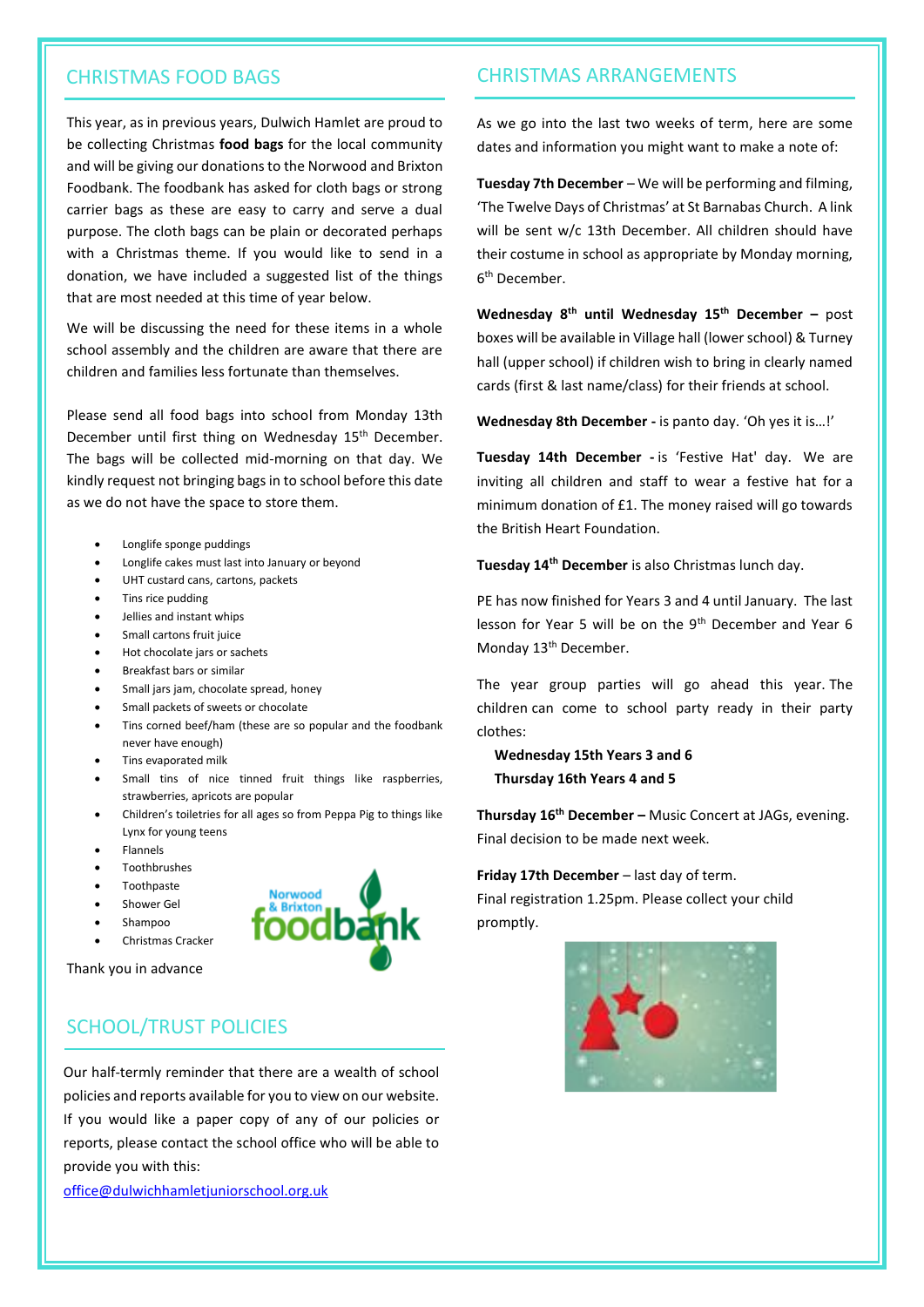# PICTURES AT A PTA CHRISTMAS FAIR...